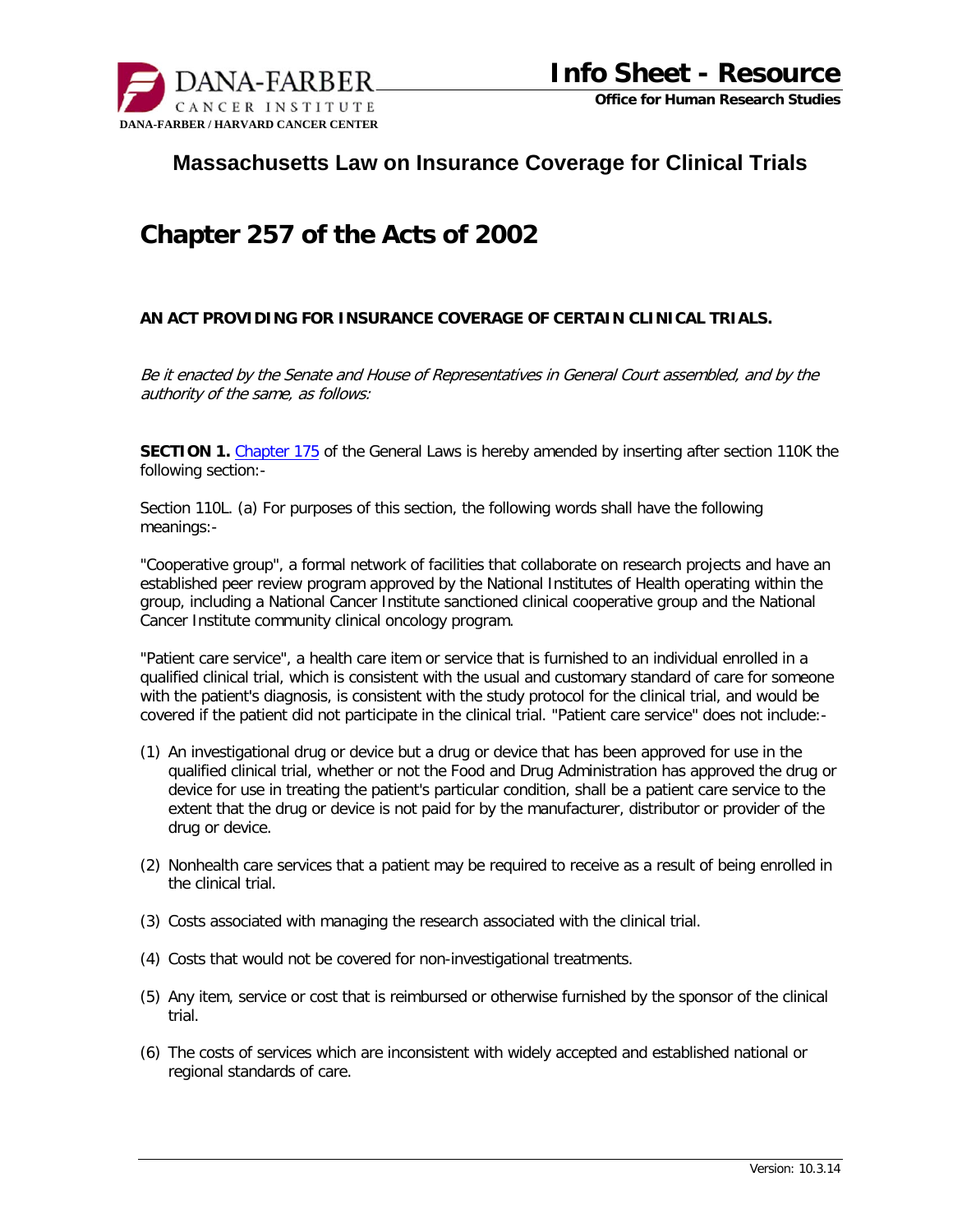- (7) The costs of services which are provided primarily to meet the needs of the trial, including, but not limited to, tests, measurements and other services which are typically covered but which are being provided at a greater frequency, intensity or duration.
- (8) Services or costs that are not covered under the patient's contract with the health plan.

(b) Any policy, contract, agreement, plan or certificate of insurance issued, delivered or renewed within the commonwealth shall cover and reimburse for patient care services provided pursuant to a qualified clinical trial to the same extent as they would be covered and reimbursed if the patient did not receive care in a qualified clinical trial.

- (c) A "qualified clinical trial", a clinical trial that meets the following conditions:
- (1) The clinical trial is intended to treat cancer in a patient who has been so diagnosed.
- (2) The clinical trial has been peer reviewed and is approved by 1 of the United States National Institutes of Health, a cooperative group or center of the National Institutes of Health, a qualified nongovernmental research entity identified in guidelines issued by the National Institutes of Health for center support grants, the United States Food and Drug Administration pursuant to an investigational new drug exemption, the United States Departments of Defense or Veterans Affairs, or, with respect to Phase II, III and IV clinical trials only, a qualified institutional review board.
- (3) The facility and personnel conducting the clinical trial are capable of doing so by virtue of their experience and training and treat a sufficient volume of patients to maintain that expertise.
- (4) With respect to phase I clinical trials, the facility shall be an academic medical center or an affiliated facility, and the clinicians conducting the trial shall have staff privileges at said academic medical center.
- (5) The patient meets the patient selection criteria enunciated in the study protocol for participation in the clinical trial.
- (6) The patient has provided informed consent for participation in the clinical trial in a manner that is consistent with current legal and ethical standards.
- (7) The available clinical or pre-clinical data provide a reasonable expectation that the patient's participation in the clinical trial will provide a medical benefit that is commensurate with the risks of participation in the clinical trial.
- (8) The clinical trial does not unjustifiably duplicate existing studies.
- (9) The clinical trial must have a therapeutic intent and must, to some extent, assess the effect of the intervention on the patient.

(d) An institutional review board shall qualify under clause (2) of subsection (c) only if it: (i) meets all the federal requirements for the operation of institutional review board as identified in the Code of Federal Regulations; (ii) is not disqualified to oversee clinical research by the National Institutes of Health or the Food and Drug Administration for noncompliance with federal law; and (iii) has taken corrective action to rectify any noncompliance issue raised by the National Institutes of Health or the Food and Drug Administration within the past 3 years and has passed all subsequent National Institutes of Health or Food and Drug Administration inspections, audits or examinations.